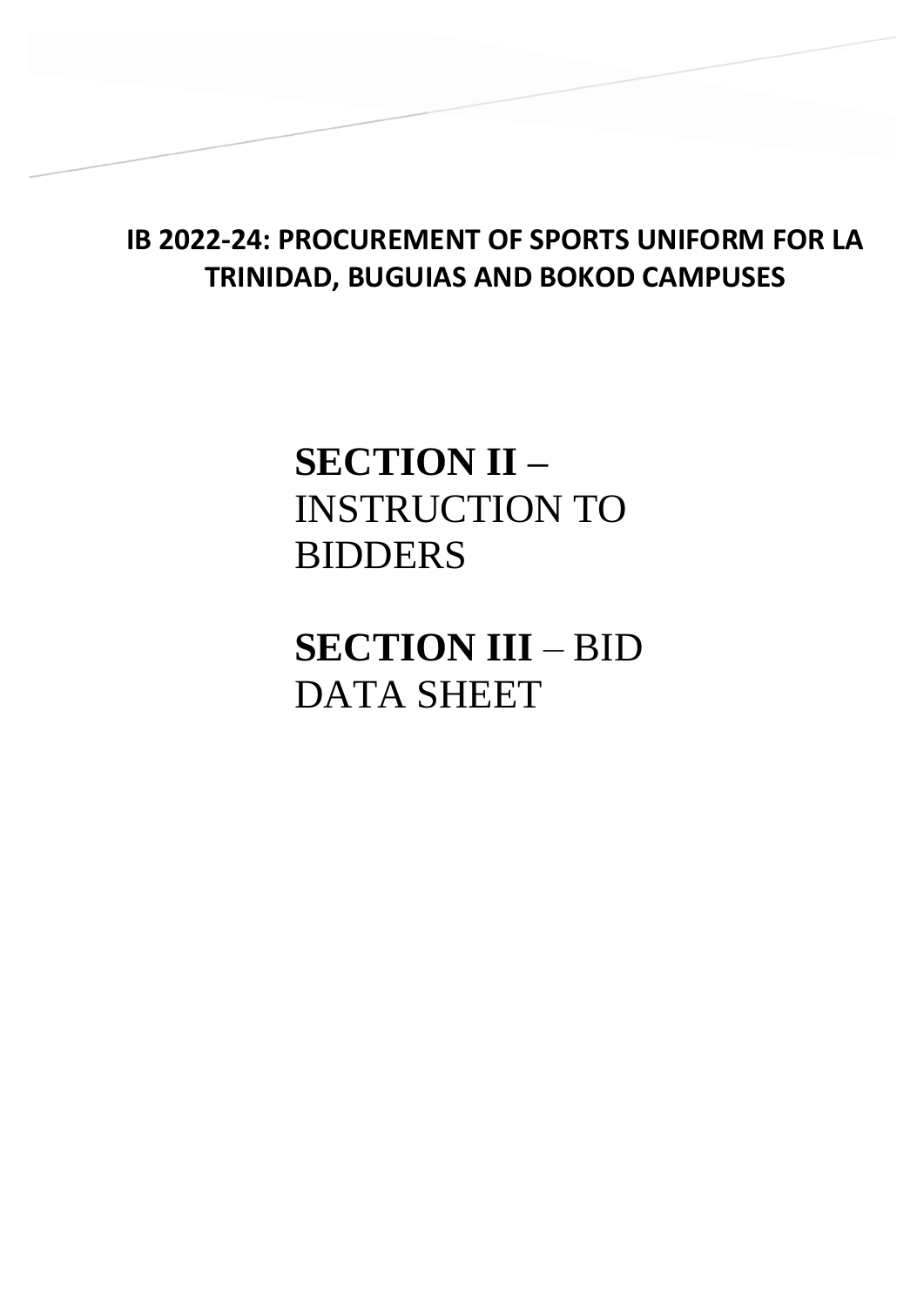## **1. Scope of Bid**

The Procuring Entity, *BENGUET STATE UNIVERSITY* (BSU) wishes to receive Bids for the *Procurement of Sports Uniform for La Trinidad, Buguias and Bokod Campuses*, with identification number *2022-24*

*[Note: The Project Identification Number is assigned by the Procuring Entity based on its own coding scheme and is not the same as the PhilGEPS reference number, which is generated after the posting of the bid opportunity on the PhilGEPS website.]* 

The Procurement Project (referred to herein as "Project") is composed 2 items, the details of which are described in Section VII (Technical Specifications).

### **2. Funding Information**

- 2.1. The GOP through the source of funding as indicated below for *Special Project* in the amount of *One Million Seventy-Seven Thousand Pesos.*
- 2.2. The source of funding is:

#### **GAA**

### **3. Bidding Requirements**

The Bidding for the Project shall be governed by all the provisions of RA No. 9184 and its 2016 revised IRR, including its Generic Procurement Manuals and associated policies, rules and regulations as the primary source thereof, while the herein clauses shall serve as the secondary source thereof.

Any amendments made to the IRR and other GPPB issuances shall be applicable only to the ongoing posting, advertisement, or **IB** by the BAC through the issuance of a supplemental or bid bulletin.

A. The Bidder, by the act of submitting its Bid, shall be deemed to have verified and accepted the general requirements of this Project, including other factors that may affect the cost, duration and execution or implementation of the contract, project, or work and examine all instructions, forms, terms, and project requirements in the Bidding Documents.

### **4. Corrupt, Fraudulent, Collusive, and Coercive Practices**

The Procuring Entity, as well as the Bidders and Suppliers, shall observe the highest standard of ethics during the procurement and execution of the contract. They or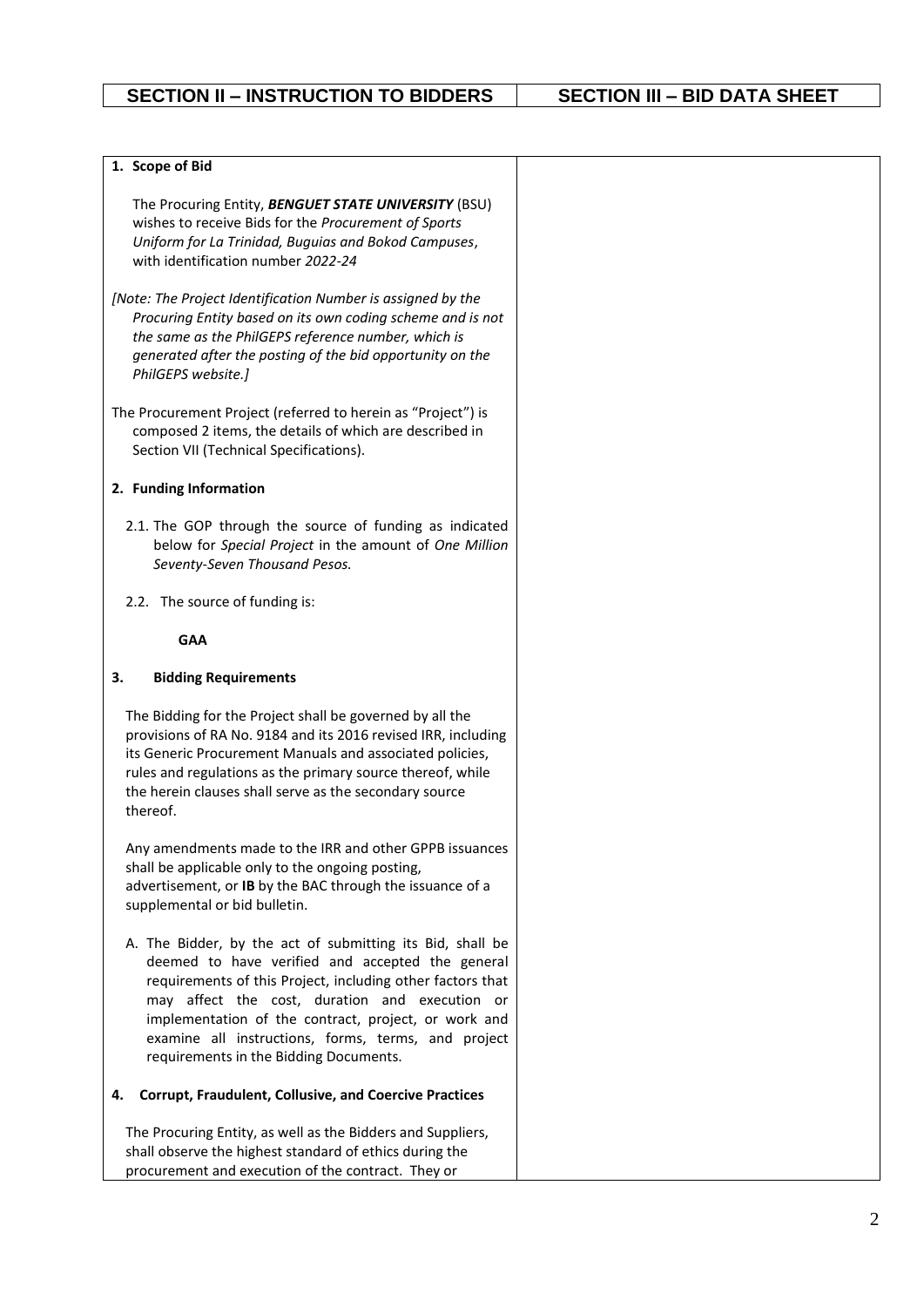| through an agent shall not engage in corrupt, fraudulent,<br>collusive, coercive, and obstructive practices defined under<br>Annex "I" of the 2016 revised IRR of RA No. 9184 or other<br>integrity violations in competing for the Project.                                    |                                                                                                                                                                                                                                        |
|---------------------------------------------------------------------------------------------------------------------------------------------------------------------------------------------------------------------------------------------------------------------------------|----------------------------------------------------------------------------------------------------------------------------------------------------------------------------------------------------------------------------------------|
| 5. Eligible Bidders                                                                                                                                                                                                                                                             |                                                                                                                                                                                                                                        |
| 5.1. Only Bids of Bidders found to be legally, technically,<br>and financially capable will be evaluated.                                                                                                                                                                       |                                                                                                                                                                                                                                        |
| 5.2. [Select one, delete other/s]                                                                                                                                                                                                                                               |                                                                                                                                                                                                                                        |
| a. Foreign ownership exceeding those allowed under<br>the rules may participate pursuant to:                                                                                                                                                                                    |                                                                                                                                                                                                                                        |
| i. When a Treaty or International or Executive<br>Agreement as provided in Section 4 of the RA No.<br>9184 and its 2016 revised IRR allow foreign bidders<br>to participate;                                                                                                    |                                                                                                                                                                                                                                        |
| Citizens, corporations, or associations of a country,<br>ii.<br>included in the list issued by the GPPB, the laws or<br>regulations of which grant reciprocal rights or<br>privileges to citizens, corporations, or associations<br>of the Philippines;                         |                                                                                                                                                                                                                                        |
| When the Goods sought to be procured are not<br>iii.<br>available from local suppliers; or                                                                                                                                                                                      |                                                                                                                                                                                                                                        |
| iv. When there is a need to prevent situations that<br>defeat competition or restrain trade.                                                                                                                                                                                    |                                                                                                                                                                                                                                        |
| b. Foreign ownership limited to those allowed under<br>the rules may participate in this Project.                                                                                                                                                                               |                                                                                                                                                                                                                                        |
| 5.3. Pursuant to Section 23.4.1.3 of the 2016 revised IRR<br>of RA No.9184, the Bidder shall have an SLCC that is<br>at least one (1) contract similar to the Project the<br>value of which, adjusted to current prices using the<br>PSA's CPI, must be at least equivalent to: | 5.3. For this purpose, contracts similar to the Project<br>shall be:<br>a. Supply and Delivery of 718 sets Sports Uniform<br>(Jacket, t-shirt and jogging pants)<br>b. Completed within five (5) years from the submission<br>of bids. |
| For the procurement of Non-Expendable Supplies and<br>Services: The Bidder must have completed a single<br>contract that is similar to this Project, equivalent to at<br>least fifty percent (50%) of the ABC.                                                                  |                                                                                                                                                                                                                                        |
| 5.4. The Bidders shall comply with the eligibility criteria<br>under Section 23.4.1 of the 2016 IRR of RA No. 9184.                                                                                                                                                             |                                                                                                                                                                                                                                        |
| 6. Origin of Goods                                                                                                                                                                                                                                                              |                                                                                                                                                                                                                                        |
| There is no restriction on the origin of goods other than<br>those prohibited by a decision of the UN Security Council                                                                                                                                                          |                                                                                                                                                                                                                                        |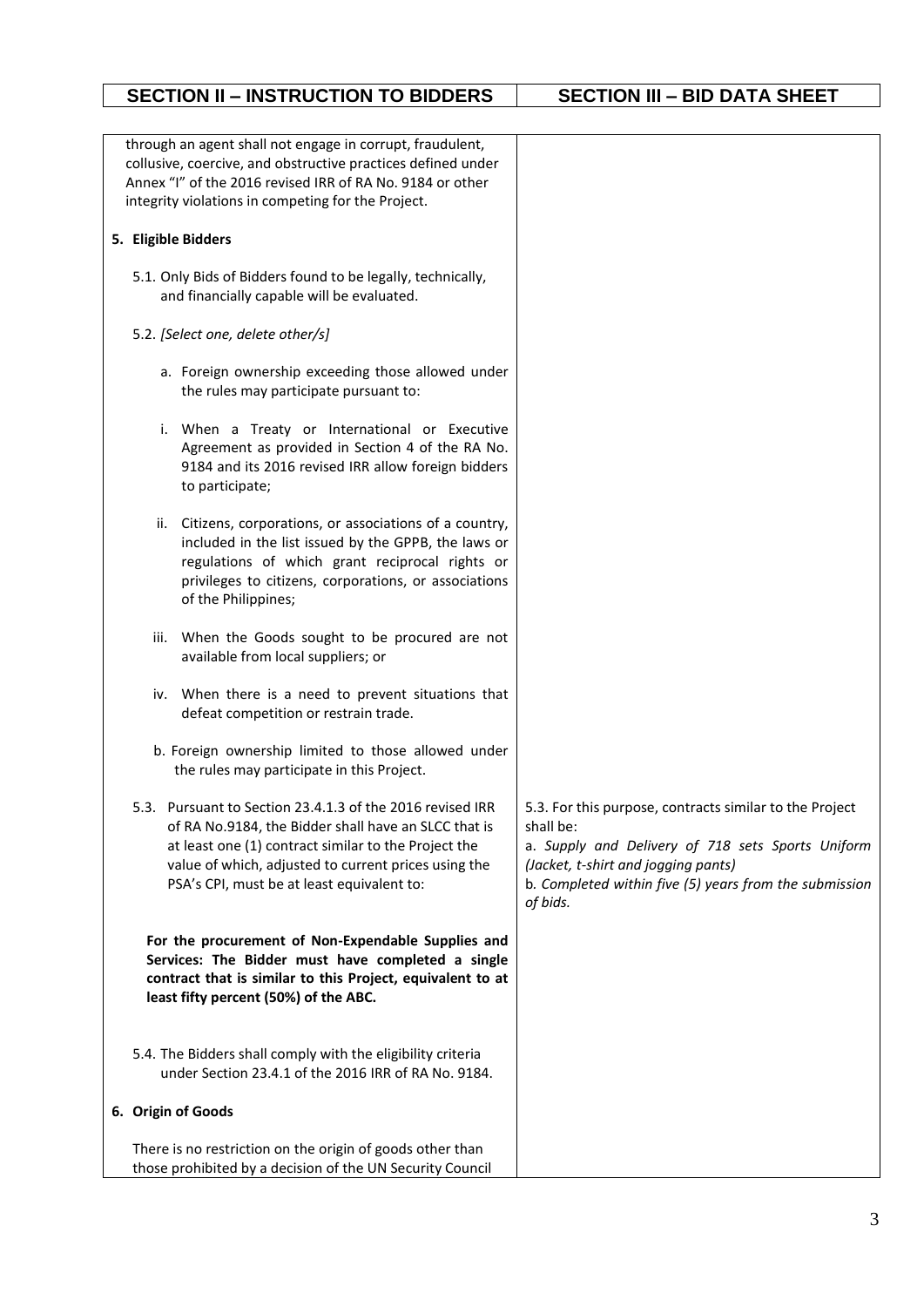## taken under Chapter VII of the Charter of the UN, subject to Domestic Preference requirements under **ITB** Clause 18. **7. Subcontracts** 7.1. The Bidder may subcontract portions of the Project to the extent allowed by the Procuring Entity as stated herein, but in no case more than twenty percent (20%) of the Project. The Procuring Entity has prescribed that: **Subcontracting is not allowed. 8. Pre-Bid Conference** The Procuring Entity will hold a pre-bid conference for this Project on the specified date and time and either at its physical address and/or through videoconferencing/webcasting as indicated in the Invitation to Bid **(IB). 9. Clarification and Amendment of Bidding Documents** Prospective bidders may request for clarification on and/or interpretation of any part of the Bidding Documents. Such requests must be in writing and received by the Procuring Entity, either at its given address or through electronic mail indicated in the **IB**, at least ten (10) calendar days before the deadline set for the submission and receipt of Bids. **10. Documents comprising the Bid: Eligibility and Technical Components** 10.1. The first envelope shall contain the eligibility and technical documents of the Bid as specified in **Section VIII (Checklist of Technical and Financial Documents)**. 10.2. The Bidder's SLCC as indicated in **ITB** Clause 5.3 should have been completed within *five (5) years as provided in paragraph 2 of the IB]* prior to the deadline for the submission and receipt of bids. 10.3. If the eligibility requirements or statements, the bids, and all other documents for submission to the BAC are in foreign language other than English, it must be accompanied by a translation in English, which shall be authenticated by the appropriate Philippine foreign service establishment, post, or the equivalent office having jurisdiction over the foreign bidder's affairs in the Philippines. Similar to the required 8. Pre-bid Conference for this project is on **May 13, 2022, 2:00 PM (PST), BSU RDC Hall, 2nd Floor ,Admin. Bldg., BSU La Trinidad, Benguet; and/or through video conferencing via google meet with the link: meet.google.com/iih-nrds-cpo**

## **SECTION II – INSTRUCTION TO BIDDERS SECTION III – BID DATA SHEET**

authentication above, for Contracting Parties to the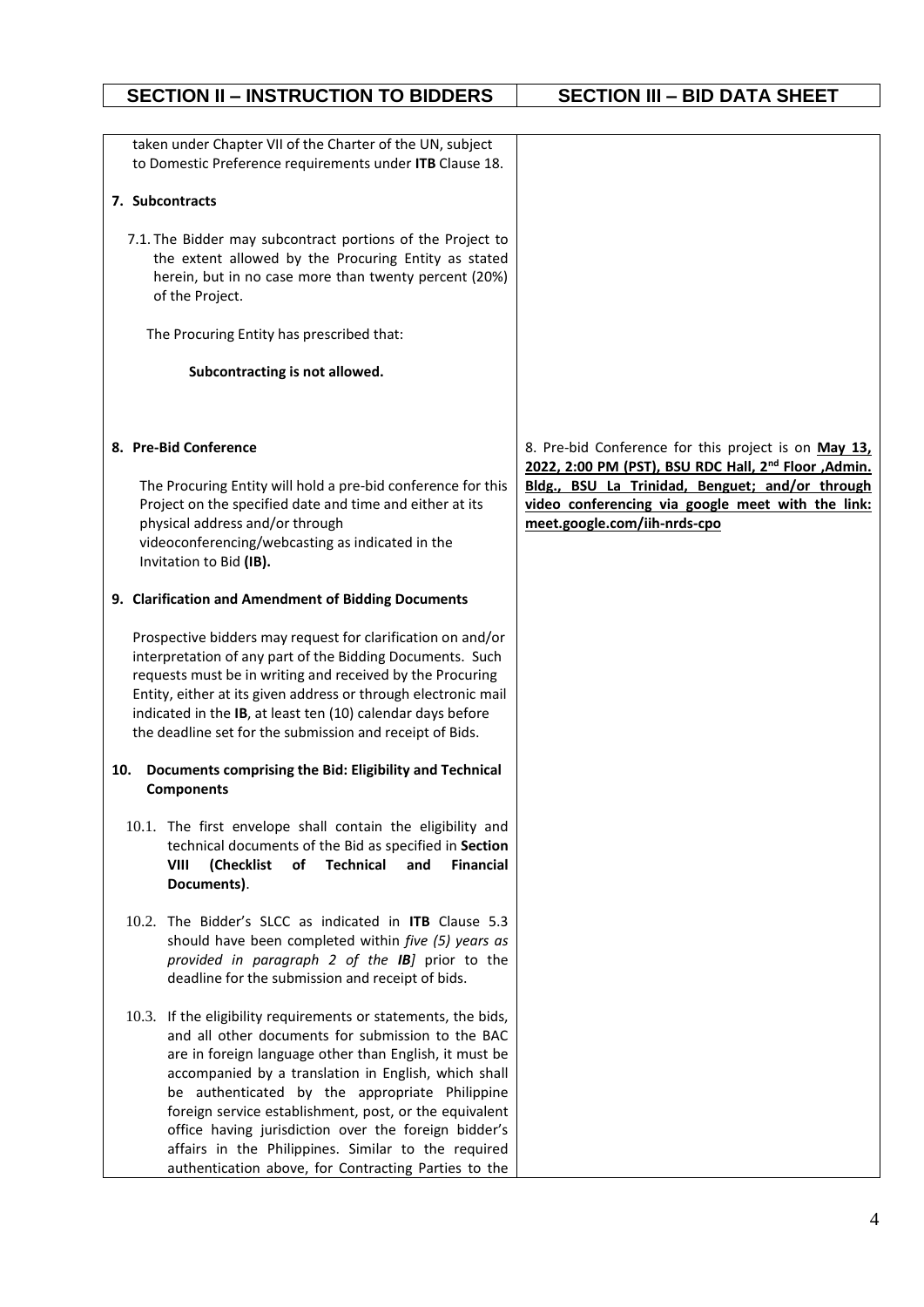## **SECTION II – INSTRUCTION TO BIDDERS** | **SECTION III – BID DATA SHEET**

| Apostille Convention, only the translated documents<br>shall be authenticated through an apostille pursuant  |                                                                                                               |
|--------------------------------------------------------------------------------------------------------------|---------------------------------------------------------------------------------------------------------------|
| to GPPB Resolution No. 13-2019 dated 23 May 2019.                                                            |                                                                                                               |
| The English translation shall govern, for purposes of                                                        |                                                                                                               |
| interpretation of the bid.                                                                                   |                                                                                                               |
| 11. Documents comprising the Bid: Financial Component                                                        | 11. The contents of the First Envelope (Envelope A)<br>are the Eligibility Documents which includes the       |
| 11.1. The second bid envelope shall contain the financial                                                    | following:                                                                                                    |
| documents for the Bid as specified in Section VIII                                                           | A. Legal Documents                                                                                            |
| (Checklist of Technical and Financial Documents).                                                            | 1. Valid PhilGEPS Registration Certificate - Platinum                                                         |
|                                                                                                              | Membership (all pages) kindly attached updated                                                                |
| 11.2. If the Bidder claims preference as a Domestic Bidder                                                   | permits/licenses; or                                                                                          |
| or Domestic Entity, a certification issued by DTI shall                                                      |                                                                                                               |
| be provided by the Bidder in accordance with Section                                                         | 2. Registration certificate from SEC, DTI or CDA, and                                                         |
| 43.1.3 of the 2016 revised IRR of RA No. 9184.                                                               | 3. Mayor's or Business permit issued by the city or                                                           |
| 11.3. Any bid exceeding the ABC indicated in paragraph 2                                                     | municipality where the principal place of business of                                                         |
| of the IB shall not be accepted.                                                                             | the prospective bidder is located, or the equivalent                                                          |
|                                                                                                              | document for Exclusive Economic Zones or Areas;                                                               |
| 11.4. For Foreign-funded Procurement, a ceiling may be                                                       |                                                                                                               |
| applied to bid prices provided the conditions are met                                                        | 4. Tax Clearance per E.O No. 398, s. 2005, as finally                                                         |
| under Section 31.2 of the 2016 revised IRR of RA No.                                                         | reviewed and approved by the BIR                                                                              |
| 9184.                                                                                                        |                                                                                                               |
|                                                                                                              | <b>B. Technical Documents</b>                                                                                 |
| 11.5. Financial<br>proposals for single or<br>multi-year                                                     | 5. Statement of the prospective bidder of all ongoing                                                         |
| Framework Agreement shall be submitted before the<br>deadline of submission of bids as prescribed in the IB. | government and private contracts, including contracts<br>awarded but not yet awarded, if any, whether similar |
| For multi-year Framework Agreement, evaluation of                                                            | or not similar in nature and complexity to the contract                                                       |
| the financial proposal during this stage is for purposes                                                     | to be bid; and                                                                                                |
| of determining eligibility and whether or not such                                                           |                                                                                                               |
| financial proposal is within the ABC.                                                                        | 6. Statement of the bidder's Single Largest Completed                                                         |
|                                                                                                              | Contract (SLCC) similar to the contract to be bid,                                                            |
|                                                                                                              | except under conditions provided for in Sections                                                              |
|                                                                                                              | 23.4.1.3 and 23.4.2.4 of the 2016 revised IRR of RA                                                           |
|                                                                                                              | 9184, within the relevant period as provided; and                                                             |
|                                                                                                              | 7. Original copy of Bid Security                                                                              |
|                                                                                                              | 7.1. If in the form of a Surety Bond, submit also a                                                           |
|                                                                                                              | certification issued by the Insurance Commission; or                                                          |
|                                                                                                              | 7.2. Original copy of Notarized Bid Securing                                                                  |
|                                                                                                              | Declaration; and                                                                                              |
|                                                                                                              | 8. Conformity with the Technical Specifications; and                                                          |
|                                                                                                              | 9. Schedule of Requirements, with delivery schedule;                                                          |
|                                                                                                              | and                                                                                                           |
|                                                                                                              |                                                                                                               |
|                                                                                                              | 10. Manpower Requirements; and                                                                                |
|                                                                                                              | 11. Aftersales warranty; and                                                                                  |
|                                                                                                              | 12. Original duly signed Omnibus Sworn Statement                                                              |
|                                                                                                              | (OSS); and                                                                                                    |
|                                                                                                              | 13. If applicable, Original notarized Secretary's                                                             |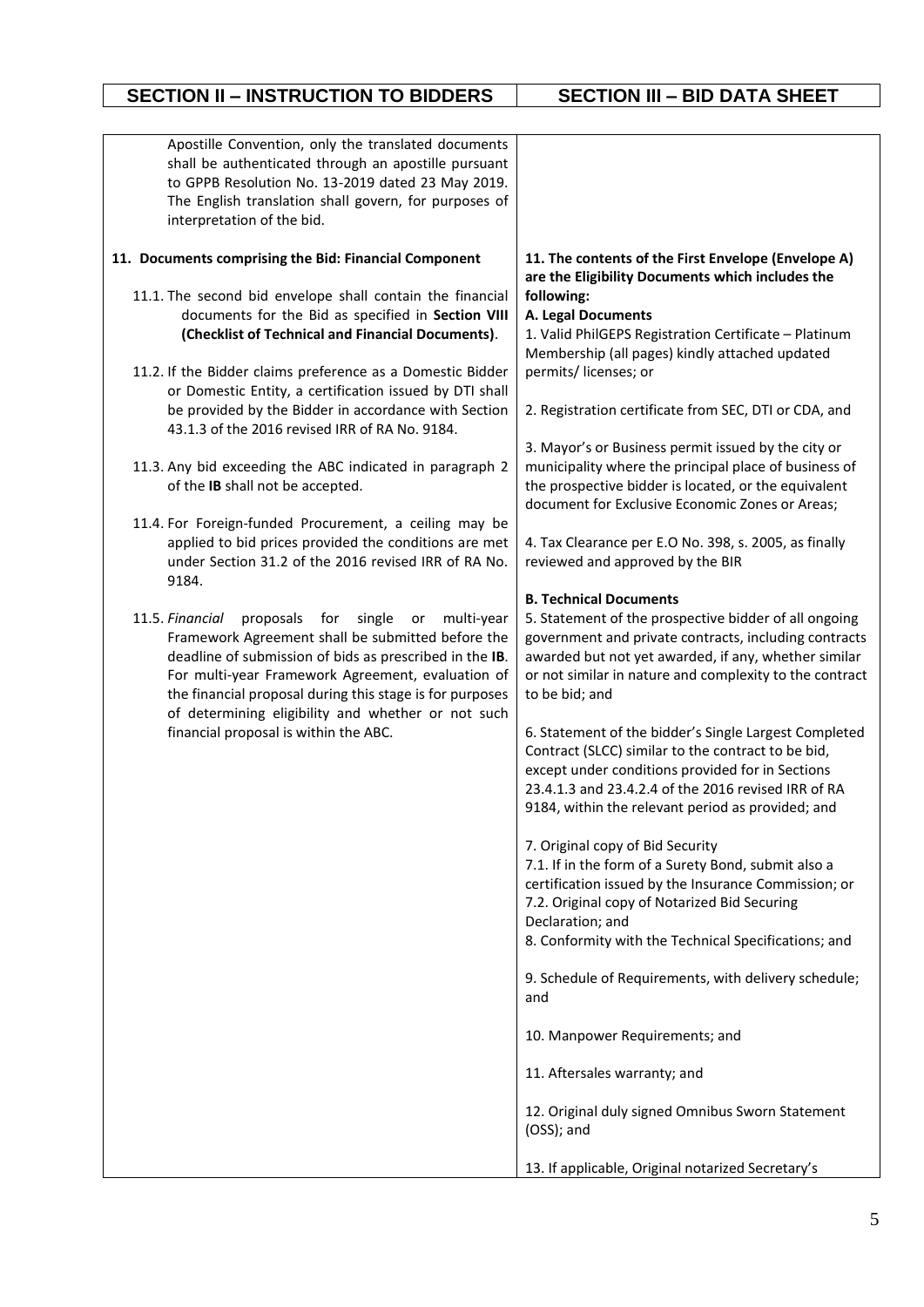|                                                                                                                                     | Certificate in case of a corporation, partnership, or<br>cooperative; or Original Special Power of Attorney of<br>all members of the joint venture giving full power and<br>authority to tis officer to sign the OSS and do acts to<br>represent the Bidder.                                                                                                                                                                                                                                                                                                                                                                      |
|-------------------------------------------------------------------------------------------------------------------------------------|-----------------------------------------------------------------------------------------------------------------------------------------------------------------------------------------------------------------------------------------------------------------------------------------------------------------------------------------------------------------------------------------------------------------------------------------------------------------------------------------------------------------------------------------------------------------------------------------------------------------------------------|
|                                                                                                                                     | <b>C. Financial Documents</b><br>14. Audited Financial Statements stamped received by<br>the BIR or its duly accredited and authorized<br>institutions for the preceding year which should not be<br>earlier than two (2) years from the date of bid<br>submission; and Latest Income and Business Tax<br>Returns; and<br>15. Latest Business and Income Tax Returns filed and<br>paid through the BIR Electronic Filing and Payment<br>System (eFPS); and<br>16. Computation of Net Financial Contracting Capacity<br>(NFCC); or Committed Line of Credit from a Universal<br>or Commercial Bank in lieu of its NFCC computation |
|                                                                                                                                     | 17. If applicable, a duly signed Joint Venture<br>Agreement (JVA) in case the joint venture is already in<br>existence, or duly notarized statements from all the<br>potential joint venture partners stating that they will<br>enter into and abide by the provisions of the JVA in<br>the instance that the bid is successful                                                                                                                                                                                                                                                                                                   |
|                                                                                                                                     | 11.1. Financial Component Envelope (Envelope B)<br>1. Original of duly signed and accomplished Financial<br>Bid Form; and<br>2. Original of duly signed and accomplished Price<br>Schedule (s); and                                                                                                                                                                                                                                                                                                                                                                                                                               |
|                                                                                                                                     | 3. Detailed Descriptions/ Brochures of the items; and<br>4. Other supporting documents (e.g. accreditations,<br>exclusive distributorship and others)                                                                                                                                                                                                                                                                                                                                                                                                                                                                             |
|                                                                                                                                     | *** All documents submitted by the bidder must have<br>label/tabbing                                                                                                                                                                                                                                                                                                                                                                                                                                                                                                                                                              |
|                                                                                                                                     | ***Incomplete required documents and expired<br>licenses/ permit shall be a ground for disqualification.                                                                                                                                                                                                                                                                                                                                                                                                                                                                                                                          |
| 12. Bid Prices                                                                                                                      | 12. The price of the Goods shall be quoted DDP at<br>Benguet State University, Km. 5, La Trinidad, Benguet<br>or the applicable International Commercial Terms                                                                                                                                                                                                                                                                                                                                                                                                                                                                    |
| 12.1. Prices indicated on the Price Schedule shall be entered<br>separately in the following manner:                                | (INCOTERMS) for this project.                                                                                                                                                                                                                                                                                                                                                                                                                                                                                                                                                                                                     |
| a. For Goods offered from within the Procuring Entity's<br>country:                                                                 |                                                                                                                                                                                                                                                                                                                                                                                                                                                                                                                                                                                                                                   |
| The price of the Goods quoted EXW (ex-works, ex-<br>i.<br>factory, ex-warehouse, ex-showroom, or off-the-<br>shelf, as applicable); |                                                                                                                                                                                                                                                                                                                                                                                                                                                                                                                                                                                                                                   |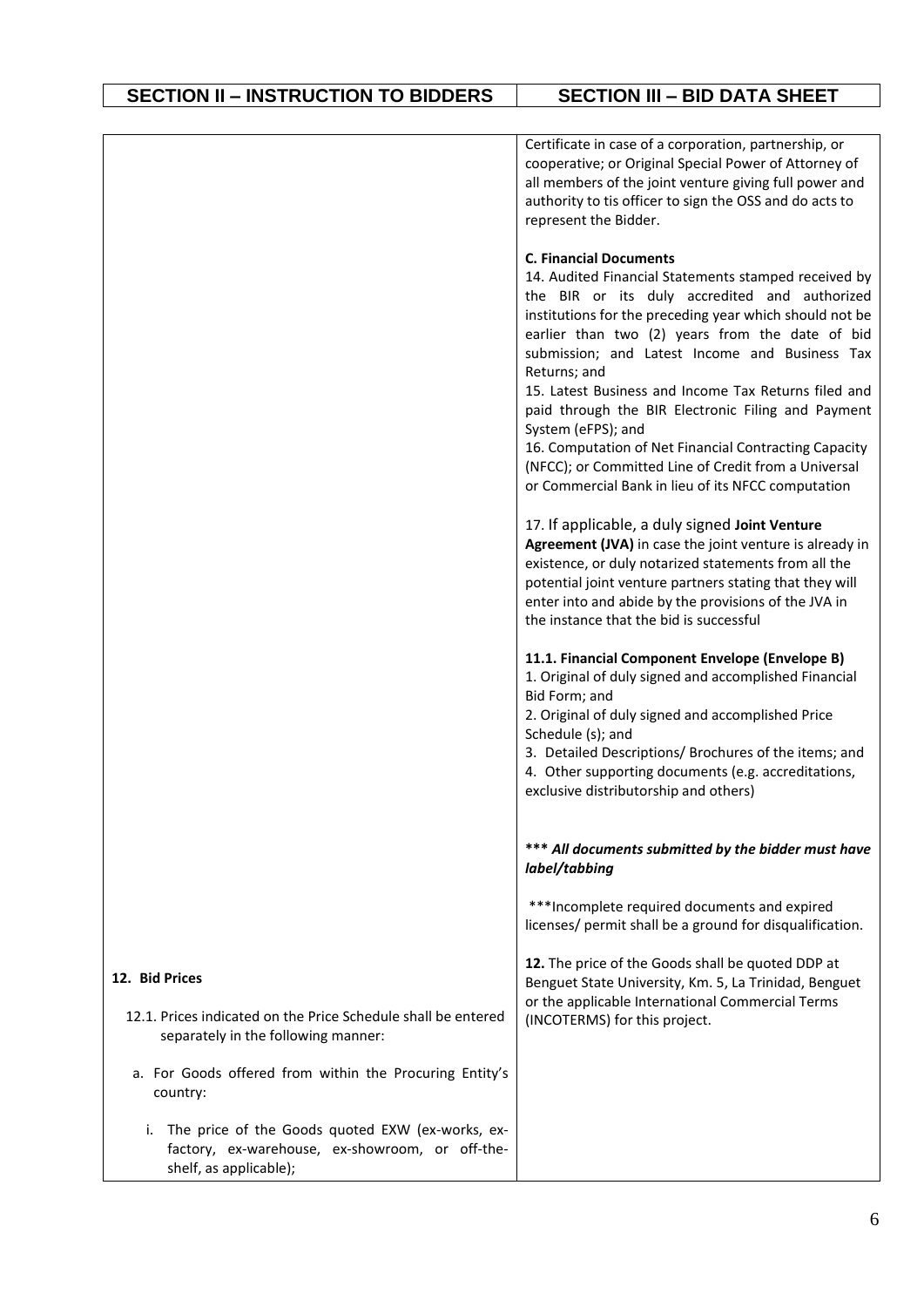## **SECTION II – INSTRUCTION TO BIDDERS SECTION III – BID DATA SHEET**

| ii. The cost of all customs duties and sales and other<br>taxes already paid or payable;                                                                                                                                                                                                                                                                                                                                                                             |                                                                                                                                                                                                                                                                                                                                                              |
|----------------------------------------------------------------------------------------------------------------------------------------------------------------------------------------------------------------------------------------------------------------------------------------------------------------------------------------------------------------------------------------------------------------------------------------------------------------------|--------------------------------------------------------------------------------------------------------------------------------------------------------------------------------------------------------------------------------------------------------------------------------------------------------------------------------------------------------------|
| iii. The cost of transportation, insurance, and other costs<br>incidental to delivery of the Goods to their final<br>destination; and                                                                                                                                                                                                                                                                                                                                |                                                                                                                                                                                                                                                                                                                                                              |
| iv. The price of other (incidental) services, if any, listed in e.                                                                                                                                                                                                                                                                                                                                                                                                   |                                                                                                                                                                                                                                                                                                                                                              |
| For Goods offered from abroad:<br>b.                                                                                                                                                                                                                                                                                                                                                                                                                                 |                                                                                                                                                                                                                                                                                                                                                              |
| i. Unless otherwise stated in the BDS, the price of the<br>Goods shall be quoted delivered duty paid (DDP) with<br>the place of destination in the Philippines as specified in<br>the BDS. In quoting the price, the Bidder shall be free to<br>use transportation through carriers registered in any<br>Similarly, the Bidder may obtain<br>eligible country.<br>insurance services from any eligible source country.                                               |                                                                                                                                                                                                                                                                                                                                                              |
| ii. The price of other (incidental) services, if any, as listed<br>in Section VII (Technical Specifications).                                                                                                                                                                                                                                                                                                                                                        |                                                                                                                                                                                                                                                                                                                                                              |
| 13. Bid and Payment Currencies                                                                                                                                                                                                                                                                                                                                                                                                                                       |                                                                                                                                                                                                                                                                                                                                                              |
| 13.1. For Goods that the Bidder will supply from outside<br>the Philippines, the bid prices may be quoted in the<br>local currency or tradeable currency accepted by the<br>BSP at the discretion of the Bidder. However, for<br>purposes of bid evaluation, Bids denominated in<br>foreign currencies, shall be converted to Philippine<br>currency based on the exchange rate as published in<br>the BSP reference rate bulletin on the day of the bid<br>opening. |                                                                                                                                                                                                                                                                                                                                                              |
| 13.2. Payment of the contract price shall be made in:                                                                                                                                                                                                                                                                                                                                                                                                                |                                                                                                                                                                                                                                                                                                                                                              |
| a. Philippine Pesos                                                                                                                                                                                                                                                                                                                                                                                                                                                  |                                                                                                                                                                                                                                                                                                                                                              |
| 14.<br><b>Bid Security</b>                                                                                                                                                                                                                                                                                                                                                                                                                                           |                                                                                                                                                                                                                                                                                                                                                              |
| 14.1. The Bidder shall submit a Bid Securing Declaration <sup>1</sup><br>or any form of Bid Security in the amount indicated<br>in the BDS, which shall be not less than the<br>percentage of the ABC in accordance with the<br>schedule in the BDS.<br>14.2. The Bid and bid security shall be valid 120 days                                                                                                                                                       | 14.1. Bid Security - shall be in any of the following<br>forms and amount:<br>a. Bid Securing Declaration; or<br>b. The amount of not less than 2% of ABC, if bid<br>security is in cash, cashier's / Manager's check,<br>bank draft/guarantee or irrevocable of credit; or<br>c. The amount of not less than 5% if bid security is in<br><b>Surety Bond</b> |
| from the date of opening. Any Bid<br>not                                                                                                                                                                                                                                                                                                                                                                                                                             |                                                                                                                                                                                                                                                                                                                                                              |

<sup>&</sup>lt;sup>1</sup> In the case of Framework Agreement, the undertaking shall refer to entering into contract with the Procuring Entity and furnishing of the performance security or the performance securing declaration within ten (10) calendar days from receipt of Notice to Execute Framework Agreement.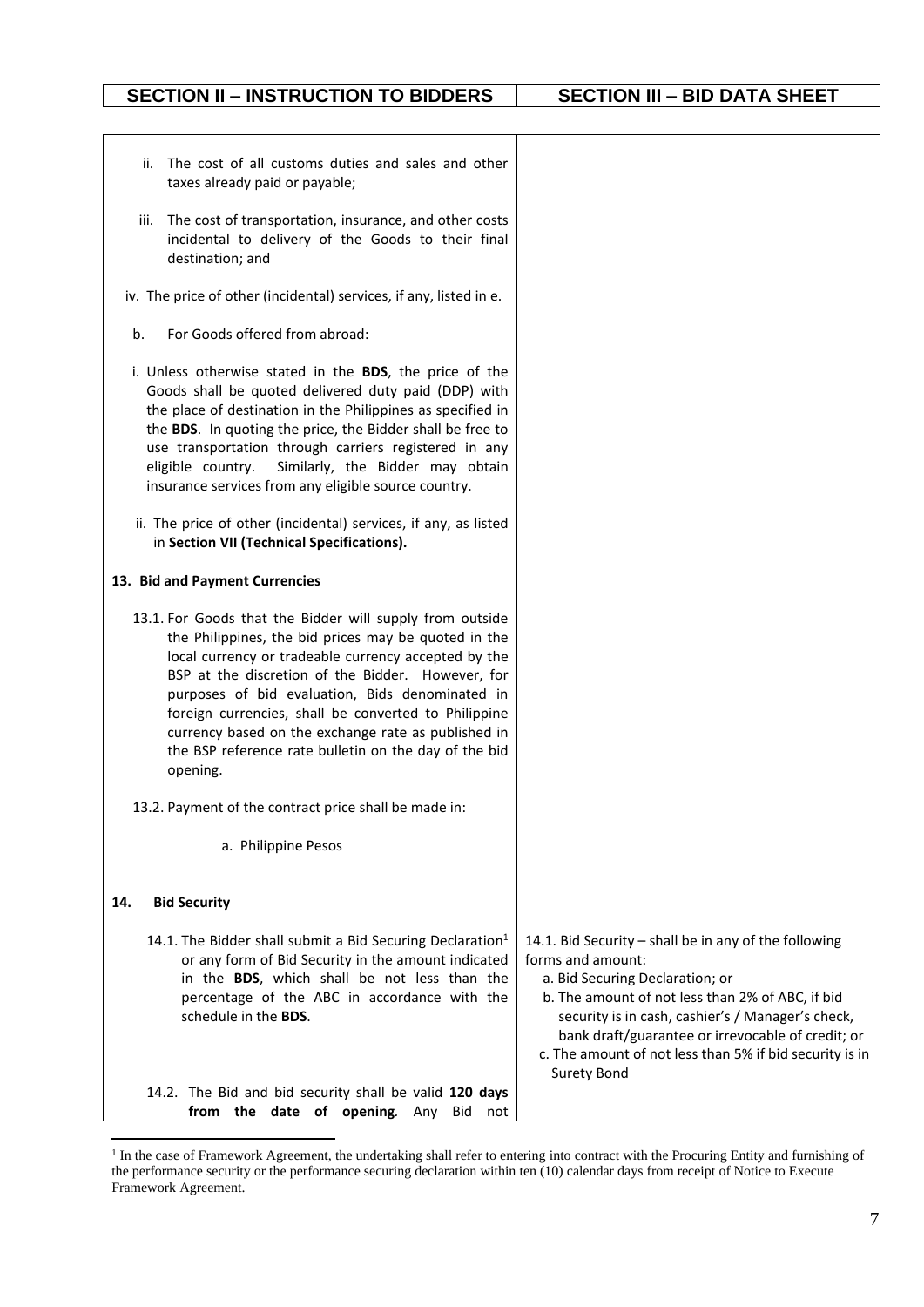| accompanied by an acceptable bid security shall<br>be rejected by the Procuring Entity as non-<br>responsive.                                                                                                                                                                                                                                                                                                                                                                                                                                                                                                                                                                                                                                  |                                                                                                                                                                                                                                                                                                                                                                               |
|------------------------------------------------------------------------------------------------------------------------------------------------------------------------------------------------------------------------------------------------------------------------------------------------------------------------------------------------------------------------------------------------------------------------------------------------------------------------------------------------------------------------------------------------------------------------------------------------------------------------------------------------------------------------------------------------------------------------------------------------|-------------------------------------------------------------------------------------------------------------------------------------------------------------------------------------------------------------------------------------------------------------------------------------------------------------------------------------------------------------------------------|
| <b>Sealing and Marking of Bids</b><br>15.<br>Each Bidder shall submit one copy of the first and<br>second components of its Bid.<br>The Procuring Entity may request additional hard<br>copies and/or electronic copies of the Bid. However,<br>failure of the Bidders to comply with the said request<br>shall not be a ground for disqualification.<br>If the Procuring Entity allows the submission of bids<br>through online submission or any other electronic<br>means, the Bidder shall submit an electronic copy of<br>its Bid, which must be digitally signed. An electronic<br>copy that cannot be opened or is corrupted shall be<br>considered non-responsive and, thus, automatically<br>disqualified.                            | 15. Each Bidder shall submit one (1) original copy of<br>their bid proposal and one (1) certified photocopy,<br>marked as "original", and "copy 1", respectively.<br>*** In preparing the bid, the original copy and copy 1<br>of bid shall be signed by the bidder or its duly<br>authorized representative over printed name and<br>indicating the position in the company. |
| <b>Deadline for Submission of Bids</b><br>16.<br>16.1. The Bidders shall submit on the specified date and<br>time and either at its physical address or through<br>online submission as indicated in Invitation to Bid.<br>17. Opening and Preliminary Examination of Bids                                                                                                                                                                                                                                                                                                                                                                                                                                                                     |                                                                                                                                                                                                                                                                                                                                                                               |
| 17.1. The BAC shall open the Bids in public at the time,<br>on the date, and at the place specified in the<br>Invitation to Bid (IB). The Bidders' representatives<br>who are present shall sign a register evidencing<br>their attendance.<br>In case videoconferencing,<br>webcasting or other similar technologies will be<br>used, attendance of participants shall likewise be<br>recorded by the BAC Secretariat.<br>In case the Bids cannot be opened as scheduled<br>due to justifiable reasons, the rescheduling<br>requirements under Section 29 of the 2016 revised<br>IRR of RA No. 9184 shall prevail.<br>17.2. The preliminary examination of bids shall be<br>governed by Section 30 of the 2016 revised IRR of<br>RA No. 9184. | 17.1. Opening of bids for this Project is on May 25,<br>2022 at 2:01 PM (PST) at the Rogelio Dulay Colting Sr.<br>Hall (RDC Hall), 2 <sup>nd</sup> floor Admin Bldg. BSU, La<br>Trinidad, Benguet; and through video conferencing<br>via google meet: meet.google.com/iih-nrds-cpo                                                                                            |
| 18.<br><b>Domestic Preference</b>                                                                                                                                                                                                                                                                                                                                                                                                                                                                                                                                                                                                                                                                                                              |                                                                                                                                                                                                                                                                                                                                                                               |
| 18.1. The Procuring Entity will grant a margin of<br>preference for the purpose of comparison of Bids in<br>accordance with Section 43.1.2 of the 2016 revised<br>IRR of RA No. 9184.                                                                                                                                                                                                                                                                                                                                                                                                                                                                                                                                                          |                                                                                                                                                                                                                                                                                                                                                                               |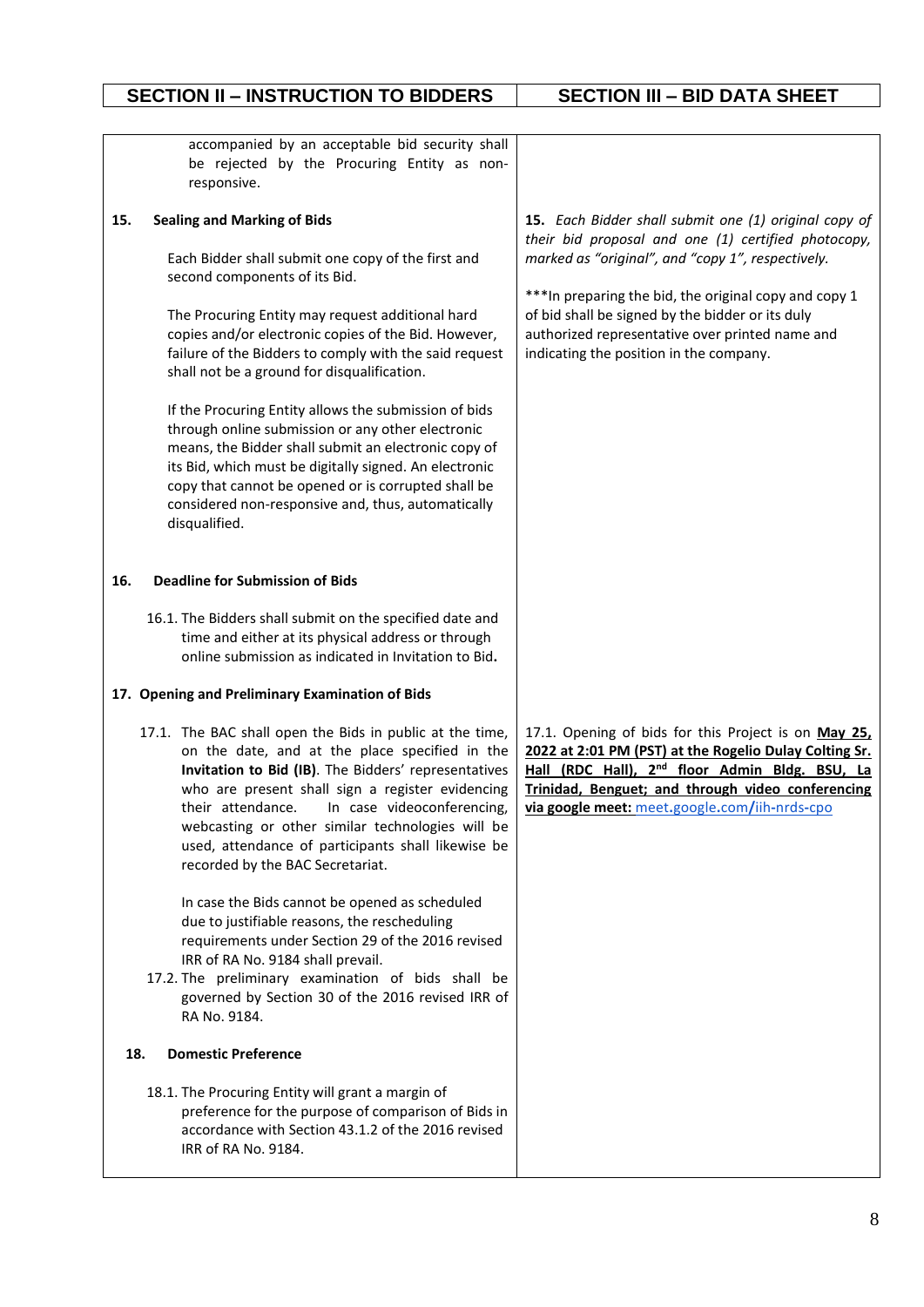#### **19. Detailed Evaluation and Comparison of Bids**

- 19.1. The Procuring BAC shall immediately conduct a detailed evaluation of all Bids rated "*passed*," using non-discretionary pass/fail criteria. The BAC shall consider the conditions in the evaluation of Bids under Section 32.2 of the 2016 revised IRR of RA No. 9184.
- 19.2. If the Project allows partial bids, bidders may submit a proposal on any of the lots or items, and evaluation will be undertaken on a per lot or item basis, as the case maybe. In this case, the Bid Security as required by **ITB** Clause 15 shall be submitted for each lot or item separately.
- 19.3. The descriptions of the lots or items shall be indicated in **Section VII (Technical Specifications)**, although the ABCs of these lots or items are indicated in the **BDS** for purposes of the NFCC computation pursuant to Section 23.4.2.6 of the 2016 revised IRR of RA No. 9184. The NFCC must be sufficient for the total of the ABCs for all the lots or items participated in by the prospective Bidder.
- 19.4. The Project shall be awarded as follows:

Option 1 – One Project having several items that shall be awarded as one contract.

### **Option 2 – One Project having several items grouped into several lots, which shall be awarded as separate contracts per lot.**

Option 3 - One Project having several items, which shall be awarded as separate contracts per item.

Except for bidders submitting a committed Line of Credit from a Universal or Commercial Bank in lieu of its NFCC computation, all Bids must include the NFCC computation pursuant to Section 23.4.1.4 of the 2016 revised IRR of RA No. 9184, which must be sufficient for the total of the ABCs for all the lots or items participated in by the prospective Bidder. For bidders submitting the committed Line of Credit, it must be at least equal to ten percent (10%) of the ABCs for all the lots or items participated in by the prospective Bidder.

## *19.3. List of Items to be bid:* a. *Supply and Delivery of 718 sets Sports Uniform*

*(Jacket, t-shirt and jogging pants)* 

20.2. Within a non-extendible period of five (5) calendar

**20. Post-Qualification**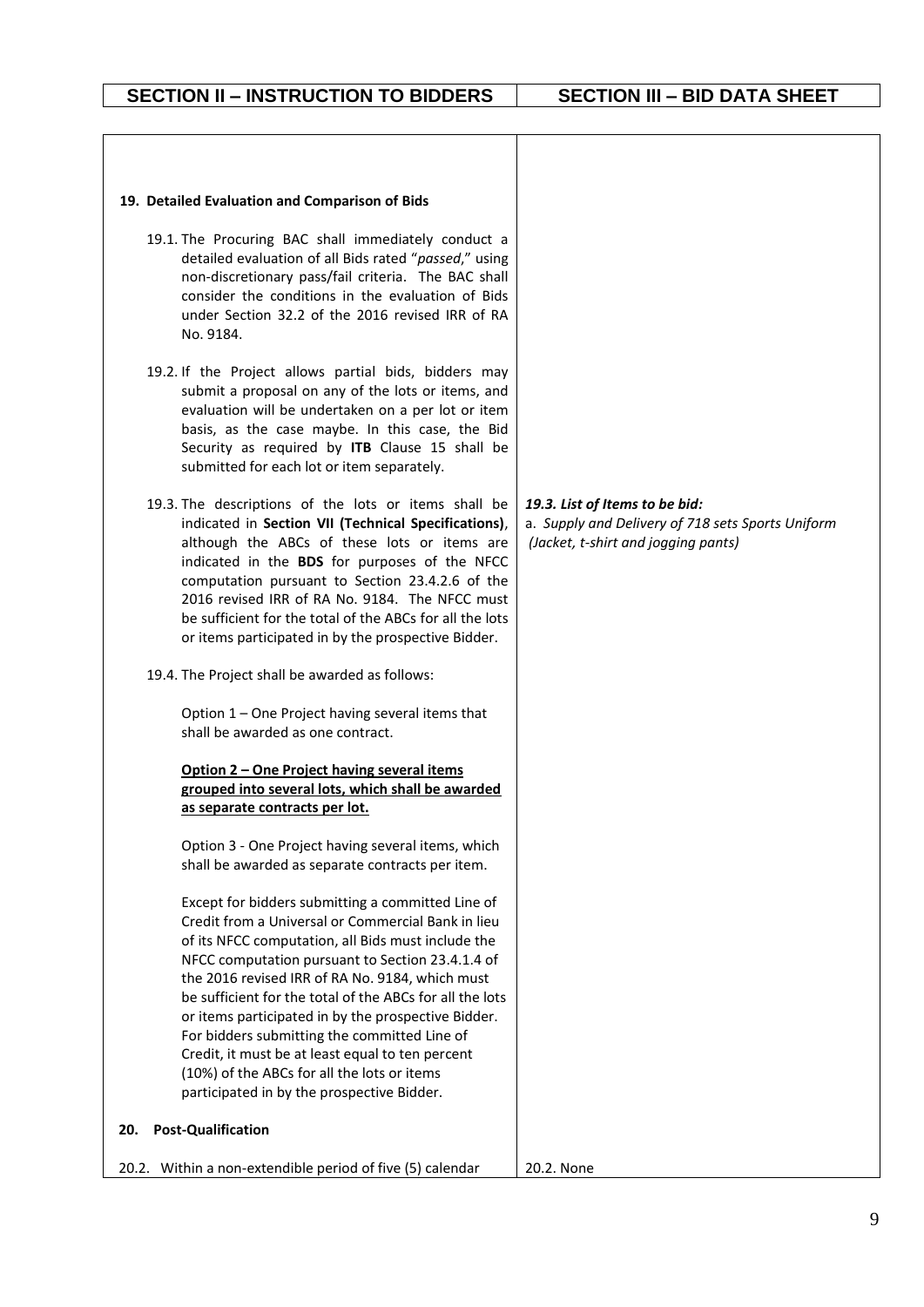| <b>SECTION II - INSTRUCTION TO BIDDERS</b>                                                                                                                                                                                                                                                                                                                | <b>SECTION III - BID DATA SHEET</b>                                      |
|-----------------------------------------------------------------------------------------------------------------------------------------------------------------------------------------------------------------------------------------------------------------------------------------------------------------------------------------------------------|--------------------------------------------------------------------------|
|                                                                                                                                                                                                                                                                                                                                                           |                                                                          |
| days from receipt by the Bidder of the notice from the<br>BAC that it submitted the Lowest Calculated Bid, the<br>Bidder shall submit its latest income and business tax<br>returns filed and paid through the BIR Electronic Filing<br>and Payment System (eFPS) and other appropriate<br>licenses and permits required by law and stated in the<br>BDS. |                                                                          |
| <b>Signing of the Contract</b><br>21.                                                                                                                                                                                                                                                                                                                     |                                                                          |
| 21.1. The documents required in Section 37.2 of the 2016<br>revised IRR of RA No. 9184 shall form part of the<br>Contract. Additional Contract documents are<br>indicated in the BDS.                                                                                                                                                                     | 21.1. Required documents includes: Warranty<br>Certificate and Insurance |
|                                                                                                                                                                                                                                                                                                                                                           |                                                                          |
|                                                                                                                                                                                                                                                                                                                                                           |                                                                          |
|                                                                                                                                                                                                                                                                                                                                                           |                                                                          |
|                                                                                                                                                                                                                                                                                                                                                           |                                                                          |
|                                                                                                                                                                                                                                                                                                                                                           |                                                                          |
|                                                                                                                                                                                                                                                                                                                                                           |                                                                          |
|                                                                                                                                                                                                                                                                                                                                                           |                                                                          |
|                                                                                                                                                                                                                                                                                                                                                           |                                                                          |
|                                                                                                                                                                                                                                                                                                                                                           |                                                                          |
|                                                                                                                                                                                                                                                                                                                                                           |                                                                          |